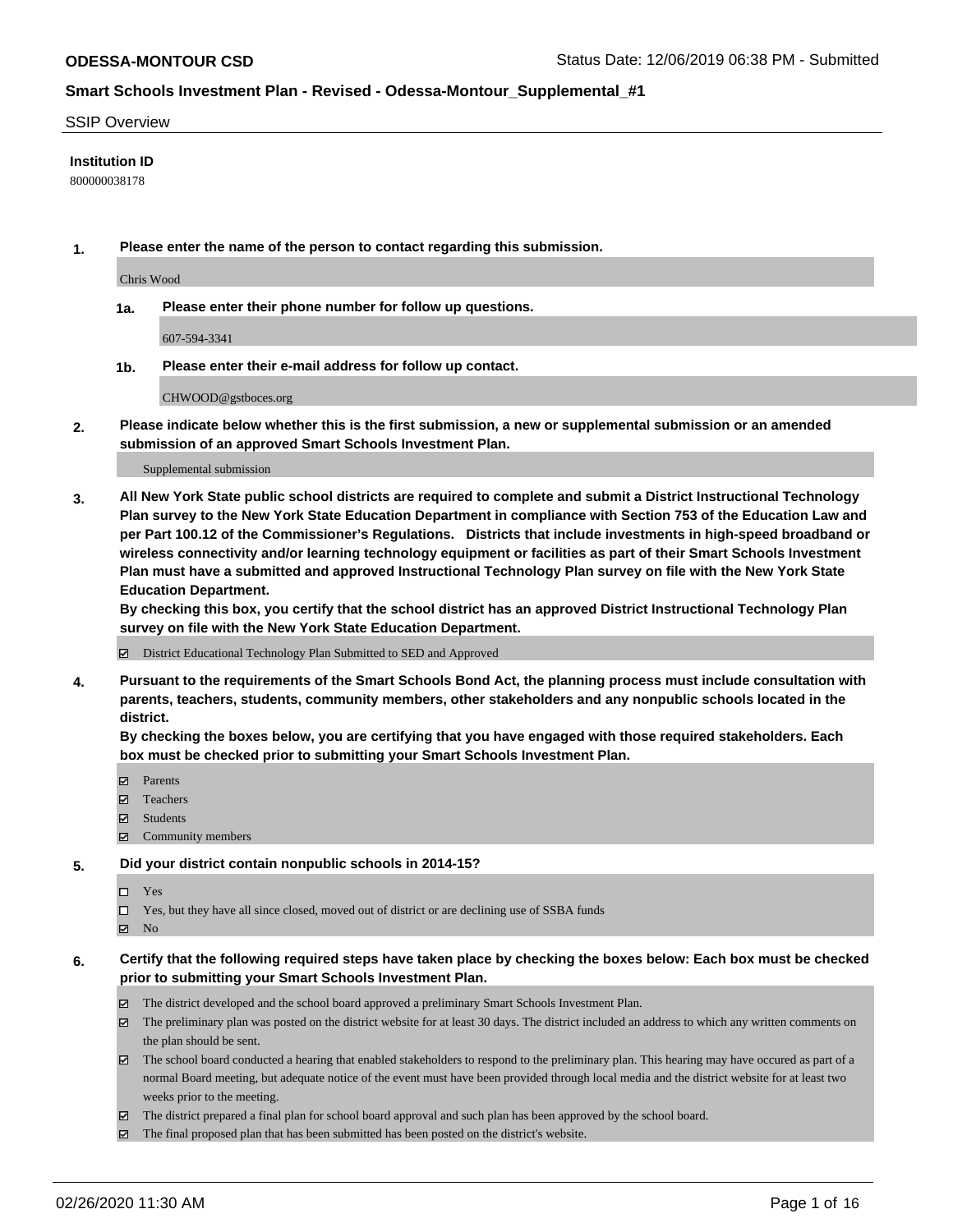SSIP Overview

**6a. Please upload the proposed Smart Schools Investment Plan (SSIP) that was posted on the district's website, along with any supporting materials. Note that this should be different than your recently submitted Educational Technology Survey. The Final SSIP, as approved by the School Board, should also be posted on the website and remain there during the course of the projects contained therein.**

Public\_SMART\_Schools\_Overview.pdf

**6b. Enter the webpage address where the final Smart Schools Investment Plan is posted. The Plan should remain posted for the life of the included projects.**

http://www.omschools.org/

**7. Please enter an estimate of the total number of students and staff that will benefit from this Smart Schools Investment Plan based on the cumulative projects submitted to date.**

902

**8. An LEA/School District may partner with one or more other LEA/School Districts to form a consortium to pool Smart Schools Bond Act funds for a project that meets all other Smart School Bond Act requirements. Each school district participating in the consortium will need to file an approved Smart Schools Investment Plan for the project and submit a signed Memorandum of Understanding that sets forth the details of the consortium including the roles of each respective district.**

 $\Box$  The district plans to participate in a consortium to partner with other school district(s) to implement a Smart Schools project.

## **9. Please enter the name and 6-digit SED Code for each LEA/School District participating in the Consortium.**

| Partner LEA/District | <b>ISED BEDS Code</b> |
|----------------------|-----------------------|
| (No Response)        | (No Response)         |

### **10. Please upload a signed Memorandum of Understanding with all of the participating Consortium partners.**

(No Response)

**11. Your district's Smart Schools Bond Act Allocation is:**

\$893,825

### **12. Final 2014-15 BEDS Enrollment to calculate Nonpublic Sharing Requirement**

|            | Public Enrollment | Nonpublic Enrollment | Total Enrollment | I Nonpublic Percentage |
|------------|-------------------|----------------------|------------------|------------------------|
| Enrollment | 745               |                      | 745.00           | 0.00                   |

**13. This table compares each category budget total, as entered in that category's page, to the total expenditures listed in the category's expenditure table. Any discrepancies between the two must be resolved before submission.**

|                                          | Sub-Allocations | <b>Expenditure Totals</b> | Difference |
|------------------------------------------|-----------------|---------------------------|------------|
| <b>School Connectivity</b>               | 0.00            | 0.00                      | 0.00       |
| Connectivity Projects for<br>Communities | 0.00            | 0.00                      | 0.00       |
| Classroom Technology                     | 0.00            | 0.00                      | 0.00       |
| Pre-Kindergarten Classrooms              | 0.00            | 0.00                      | 0.00       |
| Replace Transportable<br>Classrooms      | 0.00            | 0.00                      | 0.00       |
| <b>High-Tech Security Features</b>       | 223,394.00      | 223,394.00                | 0.00       |
| Nonpublic Loan                           | 0.00            | 0.00                      | 0.00       |
| Totals:                                  |                 |                           |            |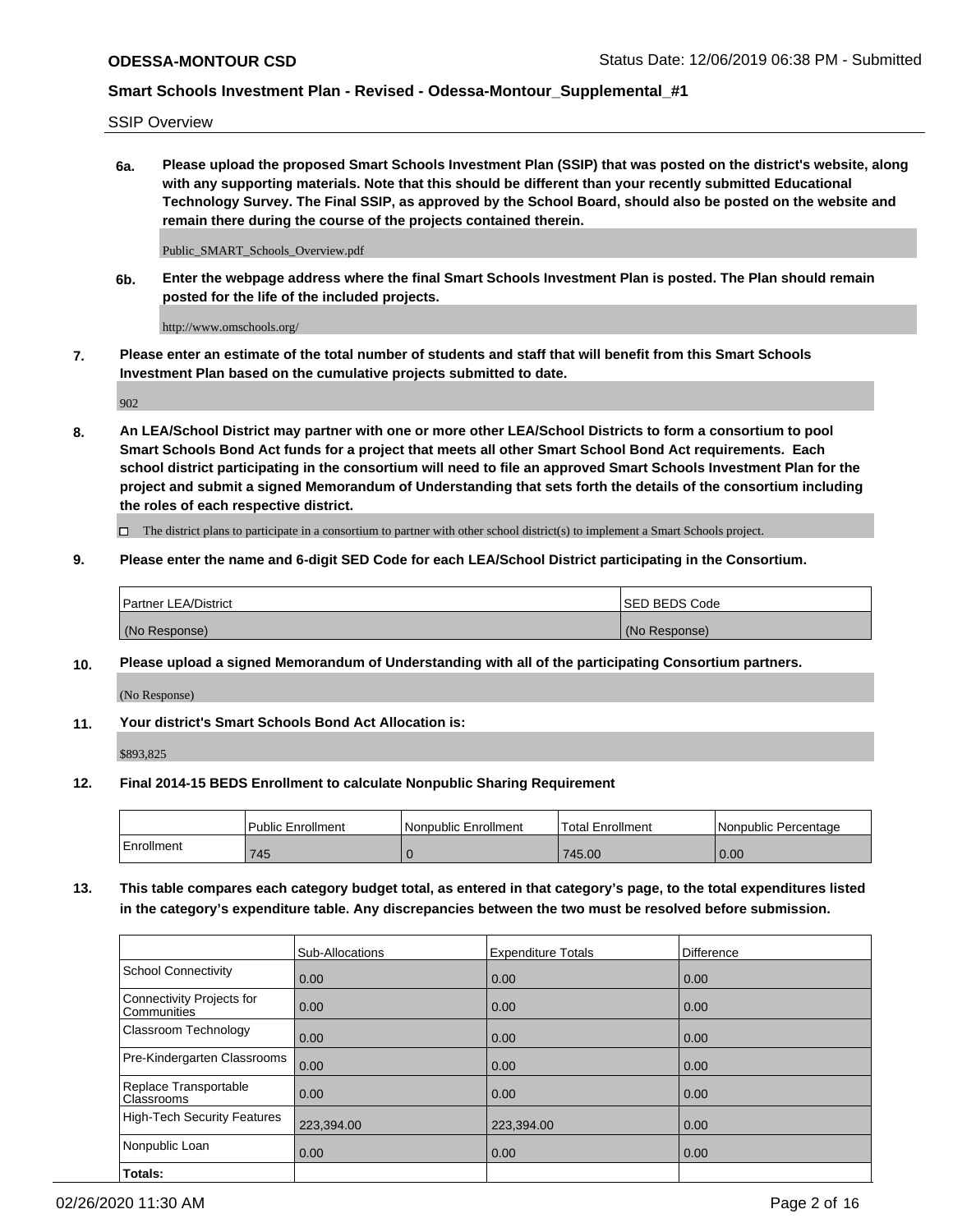SSIP Overview

| Sub-Allocations | Totals<br>Expenditure | <b>Difference</b> |
|-----------------|-----------------------|-------------------|
| 223,394         | 223,394               | 0                 |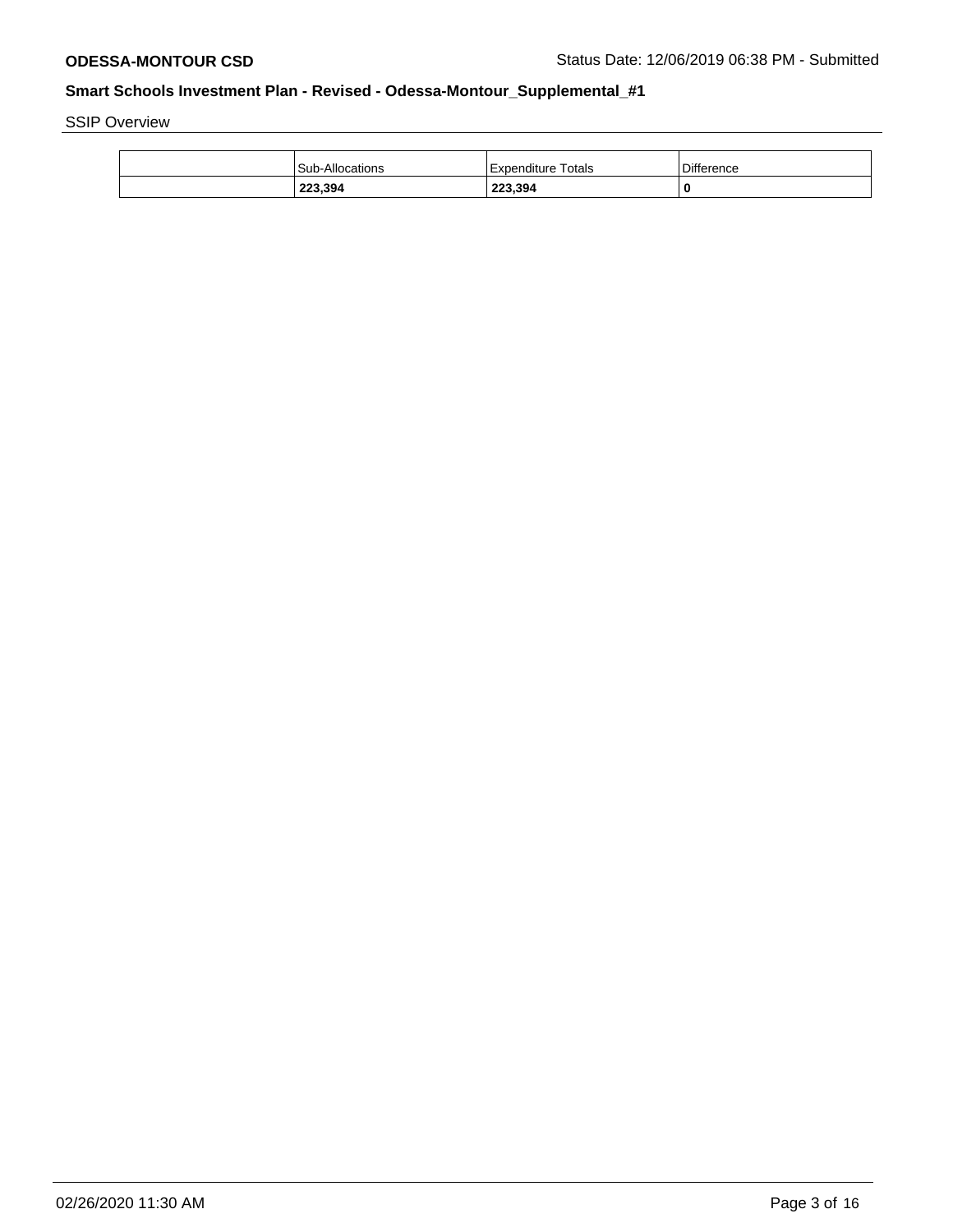School Connectivity

- **1. In order for students and faculty to receive the maximum benefit from the technology made available under the Smart Schools Bond Act, their school buildings must possess sufficient connectivity infrastructure to ensure that devices can be used during the school day. Smart Schools Investment Plans must demonstrate that:**
	- **• sufficient infrastructure that meets the Federal Communications Commission's 100 Mbps per 1,000 students standard currently exists in the buildings where new devices will be deployed, or**
	- **• is a planned use of a portion of Smart Schools Bond Act funds, or**
	- **• is under development through another funding source.**

**Smart Schools Bond Act funds used for technology infrastructure or classroom technology investments must increase the number of school buildings that meet or exceed the minimum speed standard of 100 Mbps per 1,000 students and staff within 12 months. This standard may be met on either a contracted 24/7 firm service or a "burstable" capability. If the standard is met under the burstable criteria, it must be:**

**1. Specifically codified in a service contract with a provider, and**

**2. Guaranteed to be available to all students and devices as needed, particularly during periods of high demand, such as computer-based testing (CBT) periods.**

**Please describe how your district already meets or is planning to meet this standard within 12 months of plan submission.**

(No Response)

**1a. If a district believes that it will be impossible to meet this standard within 12 months, it may apply for a waiver of this requirement, as described on the Smart Schools website. The waiver must be filed and approved by SED prior to submitting this survey.**

 $\Box$  By checking this box, you are certifying that the school district has an approved waiver of this requirement on file with the New York State Education Department.

**2. Connectivity Speed Calculator (Required). If the district currently meets the required speed, enter "Currently Met" in the last box: Expected Date When Required Speed Will be Met.**

|                  | l Number of     | Required Speed | Current Speed in | Expected Speed  | Expected Date                           |
|------------------|-----------------|----------------|------------------|-----------------|-----------------------------------------|
|                  | <b>Students</b> | In Mbps        | l Mbps           | to be Attained  | When Required                           |
|                  |                 |                |                  |                 | l Within 12 Months ISpeed Will be Met l |
| Calculated Speed | (No Response)   | 0.00           | (No Response)    | l (No Response) | l (No Response)                         |

**3. Describe how you intend to use Smart Schools Bond Act funds for high-speed broadband and/or wireless connectivity projects in school buildings.**

(No Response)

**4. Describe the linkage between the district's District Instructional Technology Plan and how the proposed projects will improve teaching and learning. (There should be a link between your response to this question and your responses to Question 1 in Section IV - NYSED Initiatives Alignment: "Explain how the district use of instructional technology will serve as a part of a comprehensive and sustained effort to support rigorous academic standards attainment and performance improvement for students."** 

**Your answer should also align with your answers to the questions in Section II - Strategic Technology Planning and the associated Action Steps in Section III - Action Plan.)**

(No Response)

**5. If the district wishes to have students and staff access the Internet from wireless devices within the school building, or in close proximity to it, it must first ensure that it has a robust Wi-Fi network in place that has sufficient bandwidth to meet user demand.**

**Please describe how you have quantified this demand and how you plan to meet this demand.**

(No Response)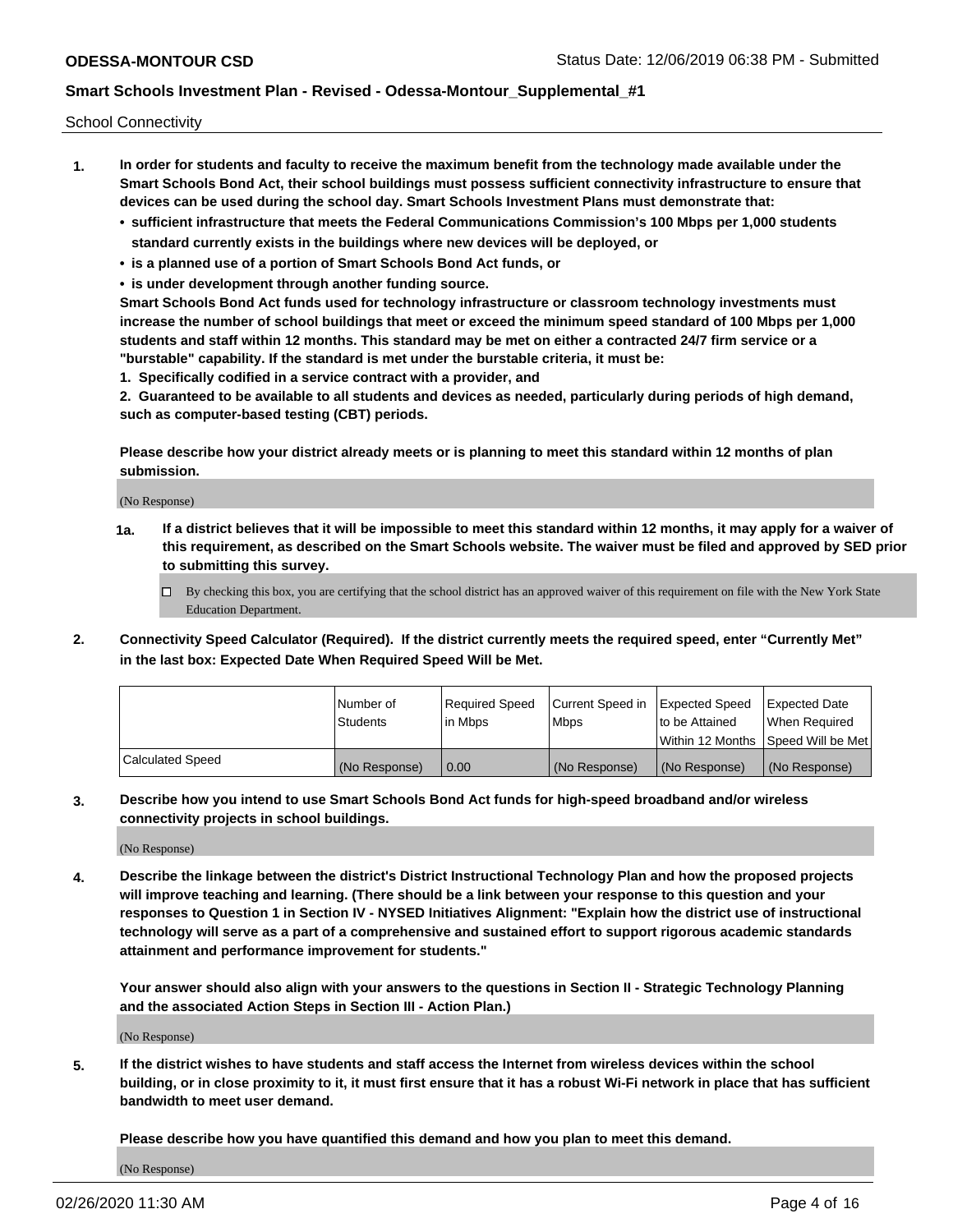School Connectivity

**6. Smart Schools plans with any expenditures in the School Connectivity category require a project number from the Office of Facilities Planning. Districts must submit an SSBA LOI and receive project numbers prior to submitting the SSIP. As indicated on the LOI, some projects may be eligible for a streamlined review and will not require a building permit.**

**Please indicate on a separate row each project number given to you by the Office of Facilities Planning.**

| Project Number |  |
|----------------|--|
| (No Response)  |  |

**7. Certain high-tech security and connectivity infrastructure projects may be eligible for an expedited review process as determined by the Office of Facilities Planning.**

### **Was your project deemed eligible for streamlined review?**

(No Response)

### **8. Include the name and license number of the architect or engineer of record.**

| Name          | License Number |
|---------------|----------------|
| (No Response) | (No Response)  |

### **9. Public Expenditures – Loanable (Counts toward the nonpublic loan calculation)**

| Select the allowable expenditure type.<br>Repeat to add another item under each type. | <b>PUBLIC</b> Items to be<br>l Purchased | Quantity           | Cost Per Item    | <b>Total Cost</b> |
|---------------------------------------------------------------------------------------|------------------------------------------|--------------------|------------------|-------------------|
| (No Response)                                                                         | (No Response)                            | l (No<br>Response) | (No<br>Response) | $\overline{0.00}$ |
|                                                                                       |                                          | 0                  | 0.00             |                   |

## **10. Public Expenditures – Non-Loanable (Does not count toward nonpublic loan calculation)**

| Select the allowable expenditure<br>type.<br>Repeat to add another item under<br>each type. | <b>PUBLIC</b> Items to be purchased | Quantity      | Cost per Item | <b>Total Cost</b> |
|---------------------------------------------------------------------------------------------|-------------------------------------|---------------|---------------|-------------------|
| (No Response)                                                                               | (No Response)                       | (No Response) | (No Response) | 0.00              |
|                                                                                             |                                     |               | 0.00          |                   |

#### **11. Final 2014-15 BEDS Enrollment to calculate Nonpublic Sharing Requirement (no changes allowed.)**

|            | Public Enrollment | l Nonpublic Enrollment | <b>Total Enrollment</b> | Nonpublic Percentage |
|------------|-------------------|------------------------|-------------------------|----------------------|
| Enrollment | 745               |                        | 745.00                  | 0.00                 |

### **12. Total Public Budget - Loanable (Counts toward the nonpublic loan calculation)**

|                                                      | Public Allocations | <b>Estimated Nonpublic Loan</b><br>Amount | Estimated Total Sub-Allocations |
|------------------------------------------------------|--------------------|-------------------------------------------|---------------------------------|
| Network/Access Costs                                 | (No Response)      | 0.00                                      | 0.00                            |
| School Internal Connections and<br><b>Components</b> | (No Response)      | 0.00                                      | 0.00                            |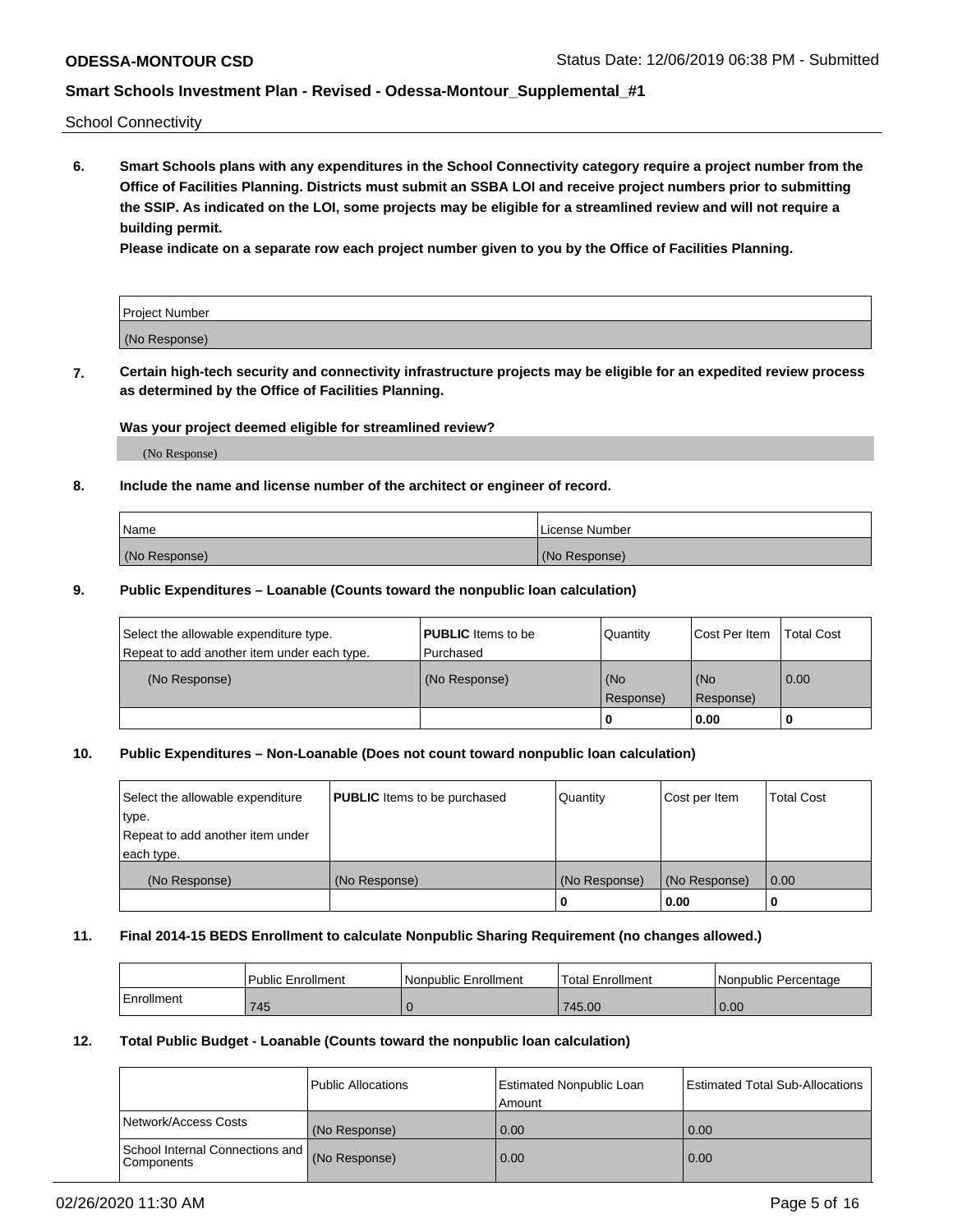School Connectivity

|              | <b>Public Allocations</b> | <b>Estimated Nonpublic Loan</b><br>l Amount | <b>Estimated Total Sub-Allocations</b> |
|--------------|---------------------------|---------------------------------------------|----------------------------------------|
| <b>Other</b> | (No Response)             | 0.00                                        | 0.00                                   |
| Totals:      | 0.00                      | 0                                           | ш                                      |

# **13. Total Public Budget – Non-Loanable (Does not count toward the nonpublic loan calculation)**

|                                                   | Sub-<br>Allocation |
|---------------------------------------------------|--------------------|
|                                                   |                    |
| Network/Access Costs                              | (No Response)      |
| <b>Outside Plant Costs</b>                        | (No Response)      |
| <b>School Internal Connections and Components</b> | (No Response)      |
| Professional Services                             | (No Response)      |
| Testing                                           | (No Response)      |
| <b>Other Upfront Costs</b>                        | (No Response)      |
| <b>Other Costs</b>                                | (No Response)      |
| <b>Totals:</b>                                    | 0.00               |

# **14. School Connectivity Totals**

|                          | Total Sub-Allocations |
|--------------------------|-----------------------|
| Total Loanable Items     | 0.00                  |
| Total Non-Ioanable Items | 0.00                  |
| Totals:                  |                       |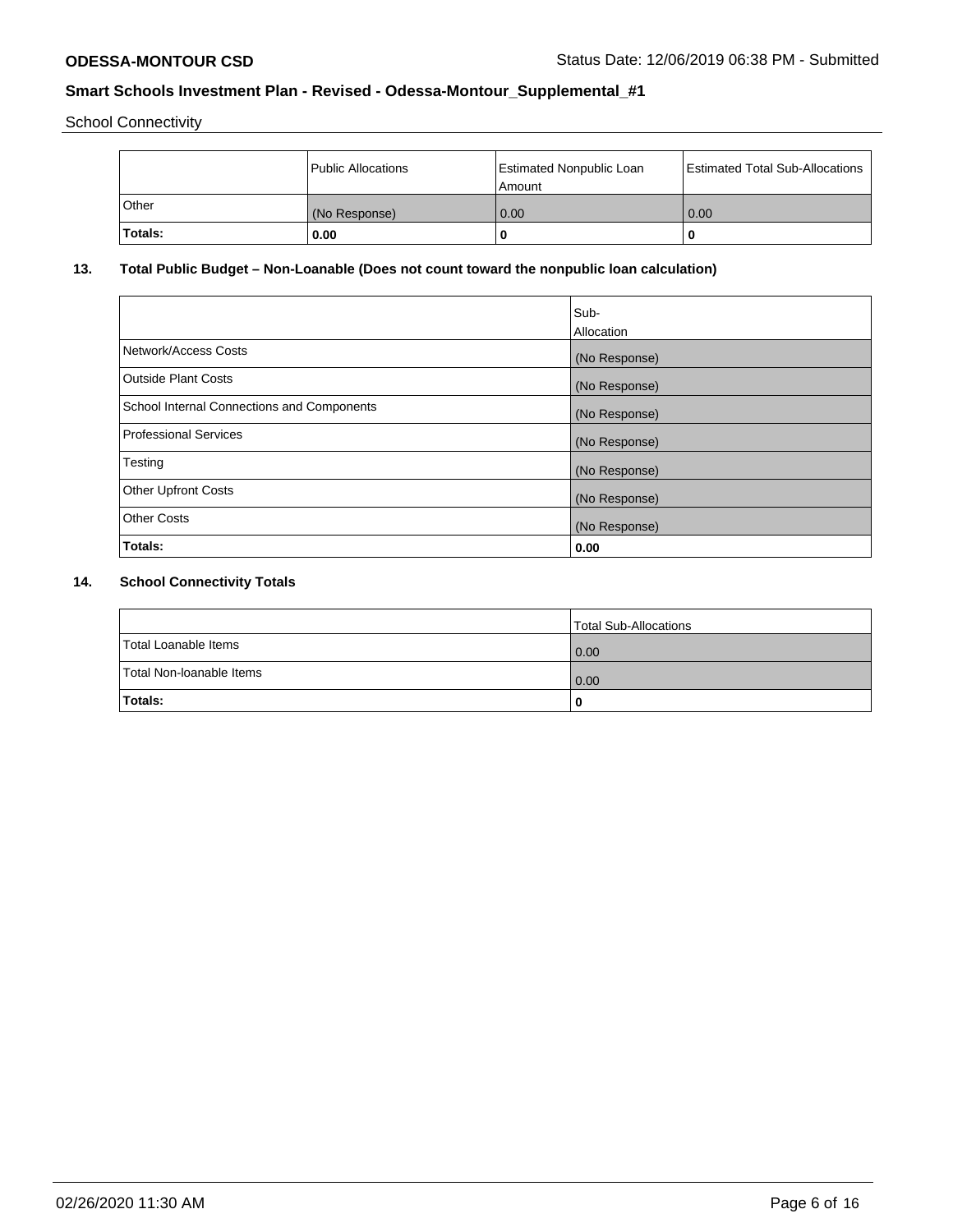Community Connectivity (Broadband and Wireless)

**1. Describe how you intend to use Smart Schools Bond Act funds for high-speed broadband and/or wireless connectivity projects in the community.**

(No Response)

**2. Please describe how the proposed project(s) will promote student achievement and increase student and/or staff access to the Internet in a manner that enhances student learning and/or instruction outside of the school day and/or school building.**

(No Response)

**3. Community connectivity projects must comply with all the necessary local building codes and regulations (building and related permits are not required prior to plan submission).**

 $\Box$  I certify that we will comply with all the necessary local building codes and regulations.

**4. Please describe the physical location of the proposed investment.**

(No Response)

**5. Please provide the initial list of partners participating in the Community Connectivity Broadband Project, along with their Federal Tax Identification (Employer Identification) number.**

| <b>Project Partners</b> | l Federal ID # |
|-------------------------|----------------|
| (No Response)           | (No Response)  |

**6. Please detail the type, quantity, per unit cost and total cost of the eligible items under each sub-category.**

| Select the allowable expenditure | Item to be purchased | Quantity      | Cost per Item | <b>Total Cost</b> |
|----------------------------------|----------------------|---------------|---------------|-------------------|
| type.                            |                      |               |               |                   |
| Repeat to add another item under |                      |               |               |                   |
| each type.                       |                      |               |               |                   |
| (No Response)                    | (No Response)        | (No Response) | (No Response) | 0.00              |
|                                  |                      | o             | 0.00          |                   |

**7. If you are submitting an allocation for Community Connectivity, complete this table.**

**Note that the calculated Total at the bottom of the table must equal the Total allocation for this category that you entered in the SSIP Overview overall budget.**

|                                    | Sub-Allocation |
|------------------------------------|----------------|
| Network/Access Costs               | (No Response)  |
| Outside Plant Costs                | (No Response)  |
| <b>Tower Costs</b>                 | (No Response)  |
| <b>Customer Premises Equipment</b> | (No Response)  |
| <b>Professional Services</b>       | (No Response)  |
| Testing                            | (No Response)  |
| <b>Other Upfront Costs</b>         | (No Response)  |
| <b>Other Costs</b>                 | (No Response)  |
| Totals:                            | 0.00           |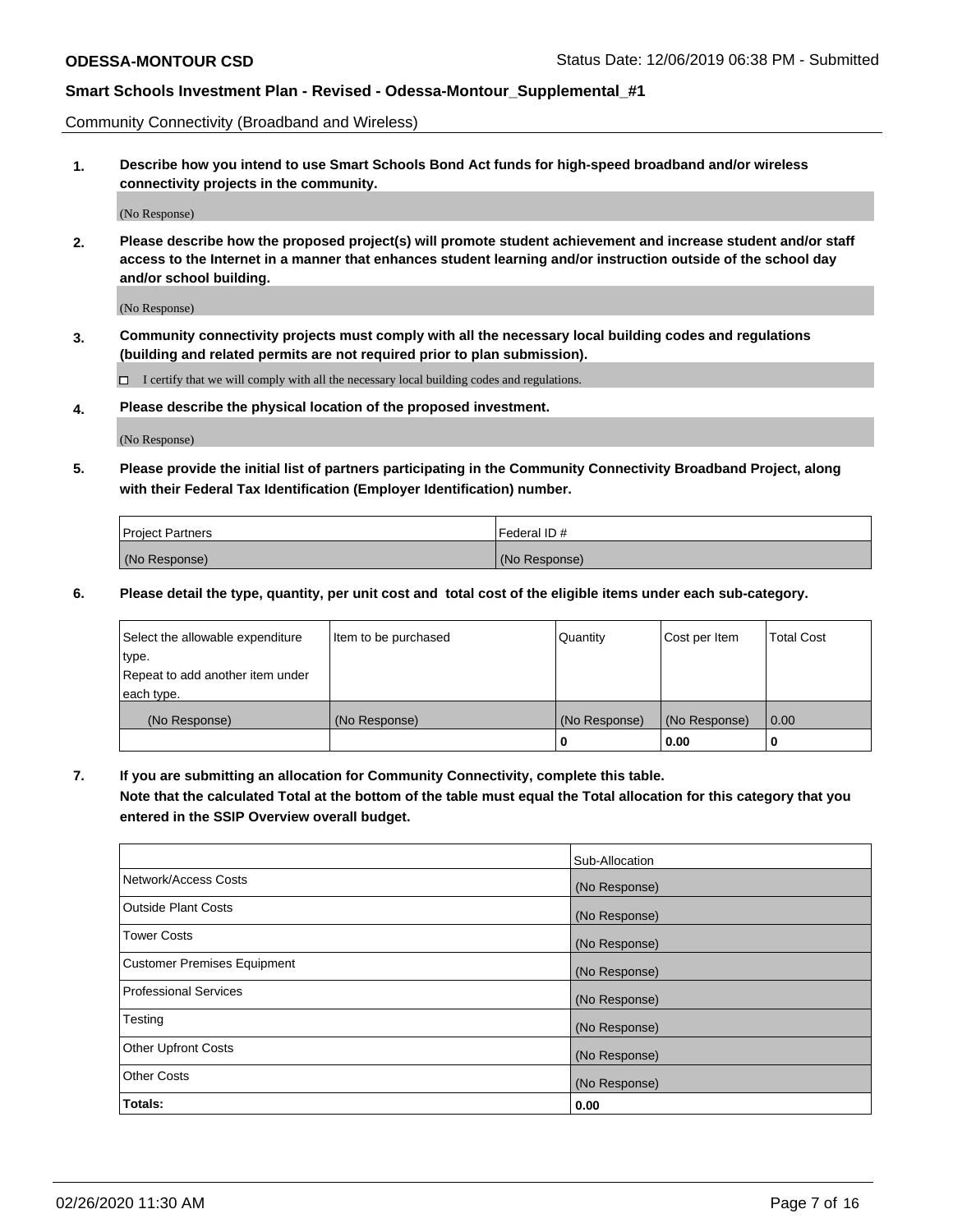### Classroom Learning Technology

**1. In order for students and faculty to receive the maximum benefit from the technology made available under the Smart Schools Bond Act, their school buildings must possess sufficient connectivity infrastructure to ensure that devices can be used during the school day. Smart Schools Investment Plans must demonstrate that sufficient infrastructure that meets the Federal Communications Commission's 100 Mbps per 1,000 students standard currently exists in the buildings where new devices will be deployed, or is a planned use of a portion of Smart Schools Bond Act funds, or is under development through another funding source. Smart Schools Bond Act funds used for technology infrastructure or classroom technology investments must increase the number of school buildings that meet or exceed the minimum speed standard of 100 Mbps per 1,000 students and staff within 12 months. This standard may be met on either a contracted 24/7 firm service or a**

**"burstable" capability. If the standard is met under the burstable criteria, it must be:**

**1. Specifically codified in a service contract with a provider, and**

**2. Guaranteed to be available to all students and devices as needed, particularly during periods of high demand, such as computer-based testing (CBT) periods.**

**Please describe how your district already meets or is planning to meet this standard within 12 months of plan submission.**

(No Response)

- **1a. If a district believes that it will be impossible to meet this standard within 12 months, it may apply for a waiver of this requirement, as described on the Smart Schools website. The waiver must be filed and approved by SED prior to submitting this survey.**
	- By checking this box, you are certifying that the school district has an approved waiver of this requirement on file with the New York State Education Department.
- **2. Connectivity Speed Calculator (Required). If the district currently meets the required speed, enter "Currently Met" in the last box: Expected Date When Required Speed Will be Met.**

|                  | l Number of     | Required Speed | Current Speed in | <b>Expected Speed</b> | <b>Expected Date</b>                |
|------------------|-----------------|----------------|------------------|-----------------------|-------------------------------------|
|                  | <b>Students</b> | l in Mbps      | l Mbps           | to be Attained        | When Required                       |
|                  |                 |                |                  |                       | Within 12 Months  Speed Will be Met |
| Calculated Speed | (No Response)   | 0.00           | (No Response)    | l (No Response)       | (No Response)                       |

**3. If the district wishes to have students and staff access the Internet from wireless devices within the school building, or in close proximity to it, it must first ensure that it has a robust Wi-Fi network in place that has sufficient bandwidth to meet user demand.**

**Please describe how you have quantified this demand and how you plan to meet this demand.**

(No Response)

**4. All New York State public school districts are required to complete and submit an Instructional Technology Plan survey to the New York State Education Department in compliance with Section 753 of the Education Law and per Part 100.12 of the Commissioner's Regulations.**

**Districts that include educational technology purchases as part of their Smart Schools Investment Plan must have a submitted and approved Instructional Technology Plan survey on file with the New York State Education Department.**

- By checking this box, you are certifying that the school district has an approved Instructional Technology Plan survey on file with the New York State Education Department.
- **5. Describe the devices you intend to purchase and their compatibility with existing or planned platforms or systems. Specifically address the adequacy of each facility's electrical, HVAC and other infrastructure necessary to install and support the operation of the planned technology.**

(No Response)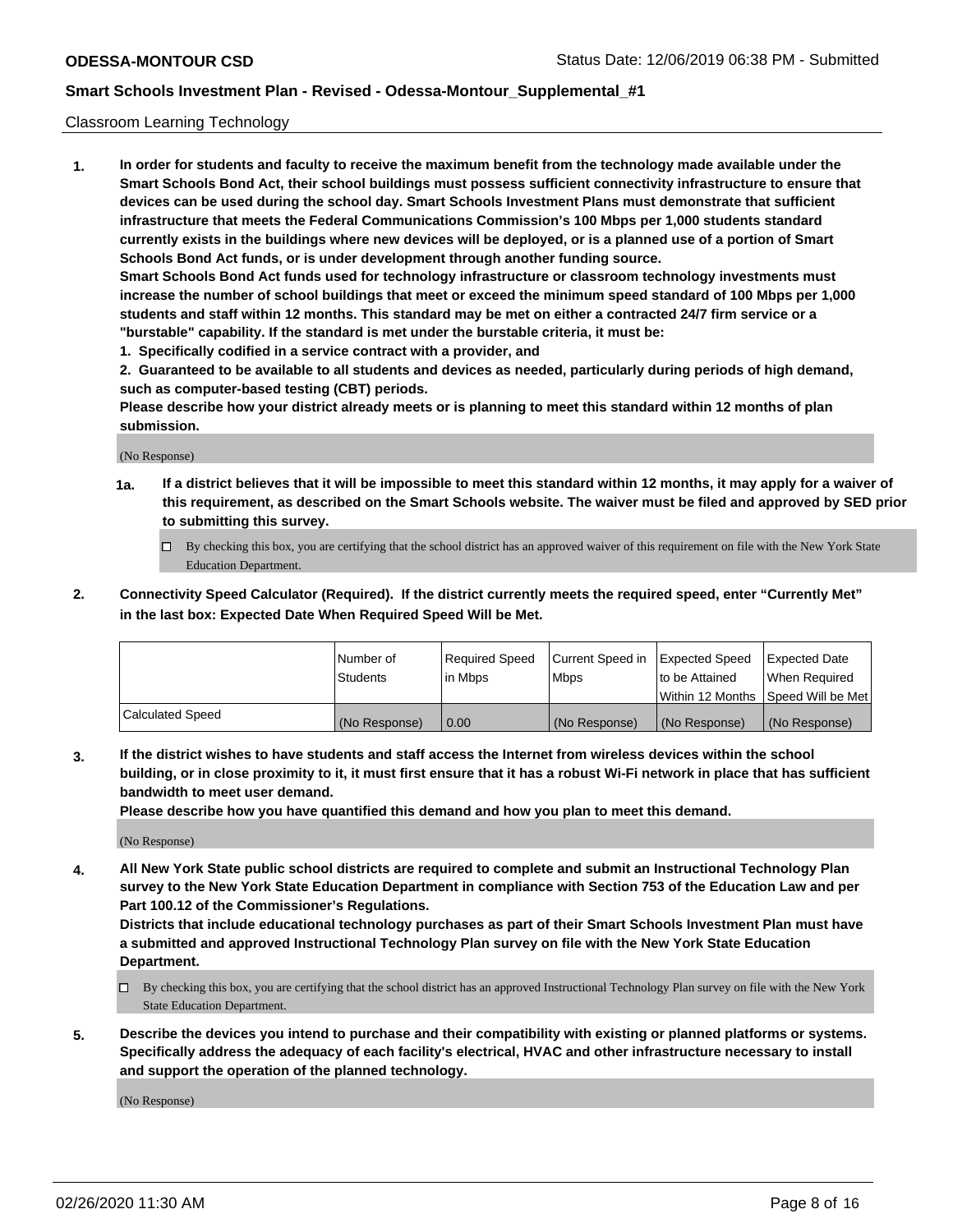### Classroom Learning Technology

- **6. Describe how the proposed technology purchases will:**
	- **> enhance differentiated instruction;**
	- **> expand student learning inside and outside the classroom;**
	- **> benefit students with disabilities and English language learners; and**
	- **> contribute to the reduction of other learning gaps that have been identified within the district.**

**The expectation is that districts will place a priority on addressing the needs of students who struggle to succeed in a rigorous curriculum. Responses in this section should specifically address this concern and align with the district's Instructional Technology Plan (in particular Question 2 of E. Curriculum and Instruction: "Does the district's instructional technology plan address the needs of students with disabilities to ensure equitable access to instruction, materials and assessments?" and Question 3 of the same section: "Does the district's instructional technology plan address the provision of assistive technology specifically for students with disabilities to ensure access to and participation in the general curriculum?")**

**In addition, describe how the district ensures equitable access to instruction, materials and assessments and participation in the general curriculum for both SWD and English Language Learners/Multilingual Learners (ELL/MLL) students.**

(No Response)

**7. Where appropriate, describe how the proposed technology purchases will enhance ongoing communication with parents and other stakeholders and help the district facilitate technology-based regional partnerships, including distance learning and other efforts.**

(No Response)

**8. Describe the district's plan to provide professional development to ensure that administrators, teachers and staff can employ the technology purchased to enhance instruction successfully.**

**Note: This response should be aligned and expanded upon in accordance with your district's response to Question 1 of F. Professional Development of your Instructional Technology Plan: "Please provide a summary of professional development offered to teachers and staff, for the time period covered by this plan, to support technology to enhance teaching and learning. Please include topics, audience and method of delivery within your summary."**

(No Response)

- **9. Districts must contact one of the SUNY/CUNY teacher preparation programs listed on the document on the left side of the page that supplies the largest number of the district's new teachers to request advice on innovative uses and best practices at the intersection of pedagogy and educational technology.**
	- By checking this box, you certify that you have contacted the SUNY/CUNY teacher preparation program that supplies the largest number of your new teachers to request advice on these issues.
	- **9a. Please enter the name of the SUNY or CUNY Institution that you contacted.**

(No Response)

**9b. Enter the primary Institution phone number.**

(No Response)

**9c. Enter the name of the contact person with whom you consulted and/or will be collaborating with on innovative uses of technology and best practices.**

(No Response)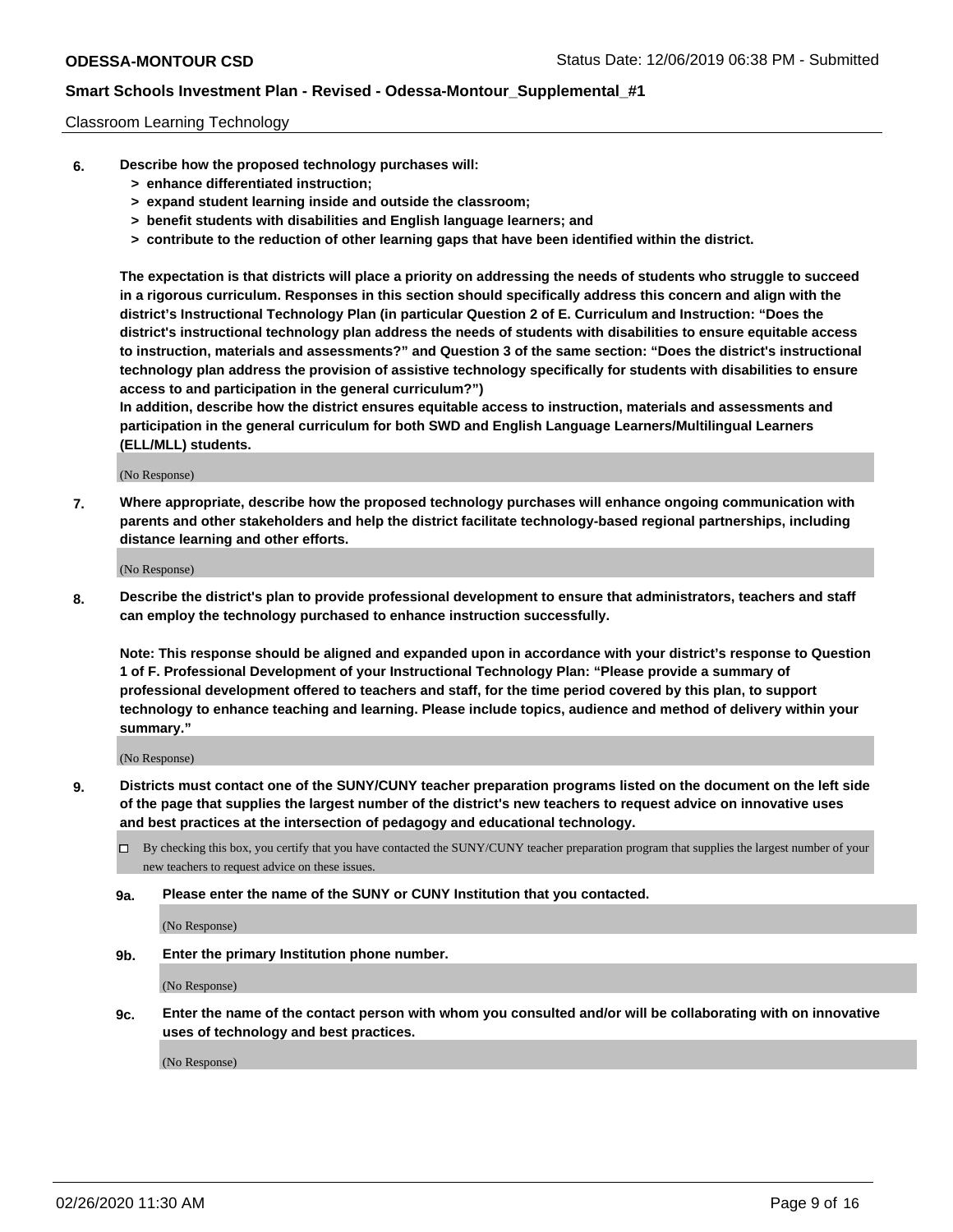### Classroom Learning Technology

**10. To ensure the sustainability of technology purchases made with Smart Schools funds, districts must demonstrate a long-term plan to maintain and replace technology purchases supported by Smart Schools Bond Act funds. This sustainability plan shall demonstrate a district's capacity to support recurring costs of use that are ineligible for Smart Schools Bond Act funding such as device maintenance, technical support, Internet and wireless fees, maintenance of hotspots, staff professional development, building maintenance and the replacement of incidental items. Further, such a sustainability plan shall include a long-term plan for the replacement of purchased devices and equipment at the end of their useful life with other funding sources.**

 $\Box$  By checking this box, you certify that the district has a sustainability plan as described above.

**11. Districts must ensure that devices purchased with Smart Schools Bond funds will be distributed, prepared for use, maintained and supported appropriately. Districts must maintain detailed device inventories in accordance with generally accepted accounting principles.**

By checking this box, you certify that the district has a distribution and inventory management plan and system in place.

#### **12. Please detail the type, quantity, per unit cost and total cost of the eligible items under each sub-category.**

| Select the allowable expenditure<br>type.<br>Repeat to add another item under | Item to be Purchased | Quantity      | Cost per Item | <b>Total Cost</b> |
|-------------------------------------------------------------------------------|----------------------|---------------|---------------|-------------------|
| each type.<br>(No Response)                                                   | (No Response)        | (No Response) | (No Response) | 0.00              |
|                                                                               |                      | 0             | 0.00          |                   |

### **13. Final 2014-15 BEDS Enrollment to calculate Nonpublic Sharing Requirement (no changes allowed.)**

|              | l Public Enrollment | <b>Nonpublic Enrollment</b> | <b>Total Enrollment</b> | Nonpublic<br>l Percentage |
|--------------|---------------------|-----------------------------|-------------------------|---------------------------|
| l Enrollment | 745                 |                             | 745.00                  | 0.00                      |

### **14. If you are submitting an allocation for Classroom Learning Technology complete this table.**

|                         | Public School Sub-Allocation | <b>Estimated Nonpublic Loan</b><br>Amount<br>(Based on Percentage Above) | Estimated Total Public and<br>Nonpublic Sub-Allocation |
|-------------------------|------------------------------|--------------------------------------------------------------------------|--------------------------------------------------------|
| Interactive Whiteboards | (No Response)                | 0.00                                                                     | 0.00                                                   |
| Computer Servers        | (No Response)                | 0.00                                                                     | 0.00                                                   |
| Desktop Computers       | (No Response)                | 0.00                                                                     | 0.00                                                   |
| <b>Laptop Computers</b> | (No Response)                | 0.00                                                                     | 0.00                                                   |
| <b>Tablet Computers</b> | (No Response)                | 0.00                                                                     | 0.00                                                   |
| Other Costs             | (No Response)                | 0.00                                                                     | 0.00                                                   |
| Totals:                 | 0.00                         | 0                                                                        | 0                                                      |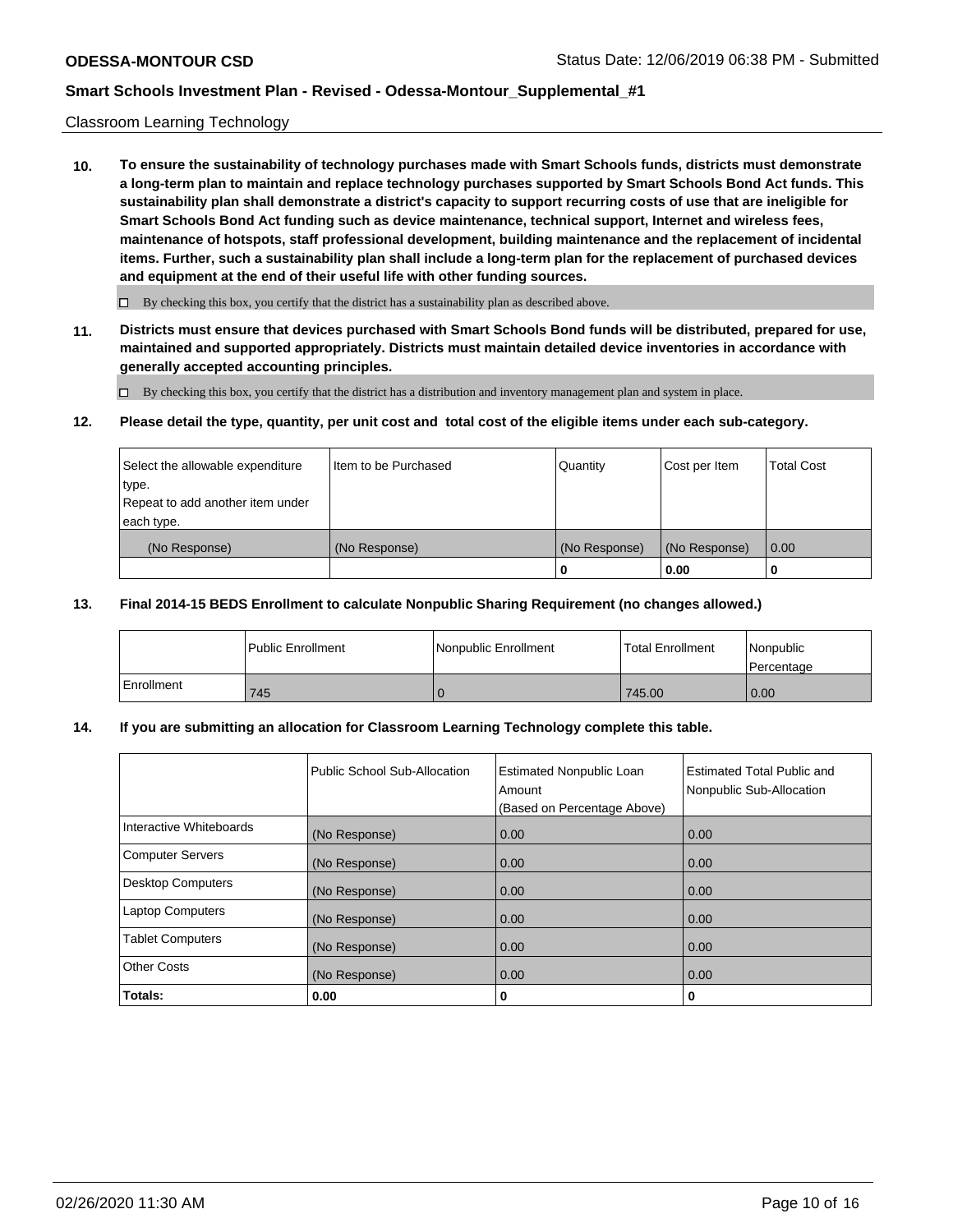### Pre-Kindergarten Classrooms

**1. Provide information regarding how and where the district is currently serving pre-kindergarten students and justify the need for additional space with enrollment projections over 3 years.**

(No Response)

- **2. Describe the district's plan to construct, enhance or modernize education facilities to accommodate prekindergarten programs. Such plans must include:**
	- **Specific descriptions of what the district intends to do to each space;**
	- **An affirmation that new pre-kindergarten classrooms will contain a minimum of 900 square feet per classroom;**
	- **The number of classrooms involved;**
	- **The approximate construction costs per classroom; and**
	- **Confirmation that the space is district-owned or has a long-term lease that exceeds the probable useful life of the improvements.**

(No Response)

**3. Smart Schools Bond Act funds may only be used for capital construction costs. Describe the type and amount of additional funds that will be required to support ineligible ongoing costs (e.g. instruction, supplies) associated with any additional pre-kindergarten classrooms that the district plans to add.**

(No Response)

**4. All plans and specifications for the erection, repair, enlargement or remodeling of school buildings in any public school district in the State must be reviewed and approved by the Commissioner. Districts that plan capital projects using their Smart Schools Bond Act funds will undergo a Preliminary Review Process by the Office of Facilities Planning.**

**Please indicate on a separate row each project number given to you by the Office of Facilities Planning.**

| Project Number |  |
|----------------|--|
| (No Response)  |  |
|                |  |

**5. Please detail the type, quantity, per unit cost and total cost of the eligible items under each sub-category.**

| Select the allowable expenditure | Item to be purchased | Quantity      | Cost per Item | <b>Total Cost</b> |
|----------------------------------|----------------------|---------------|---------------|-------------------|
| type.                            |                      |               |               |                   |
| Repeat to add another item under |                      |               |               |                   |
| each type.                       |                      |               |               |                   |
| (No Response)                    | (No Response)        | (No Response) | (No Response) | 0.00              |
|                                  |                      | o             | 0.00          | u                 |

**6. If you have made an allocation for Pre-Kindergarten Classrooms, complete this table. Note that the calculated Total at the bottom of the table must equal the Total allocation for this category that you entered in the SSIP Overview overall budget.**

| Totals:                                  | 0.00           |
|------------------------------------------|----------------|
| <b>Other Costs</b>                       | (No Response)  |
| Enhance/Modernize Educational Facilities | (No Response)  |
| Construct Pre-K Classrooms               | (No Response)  |
|                                          | Sub-Allocation |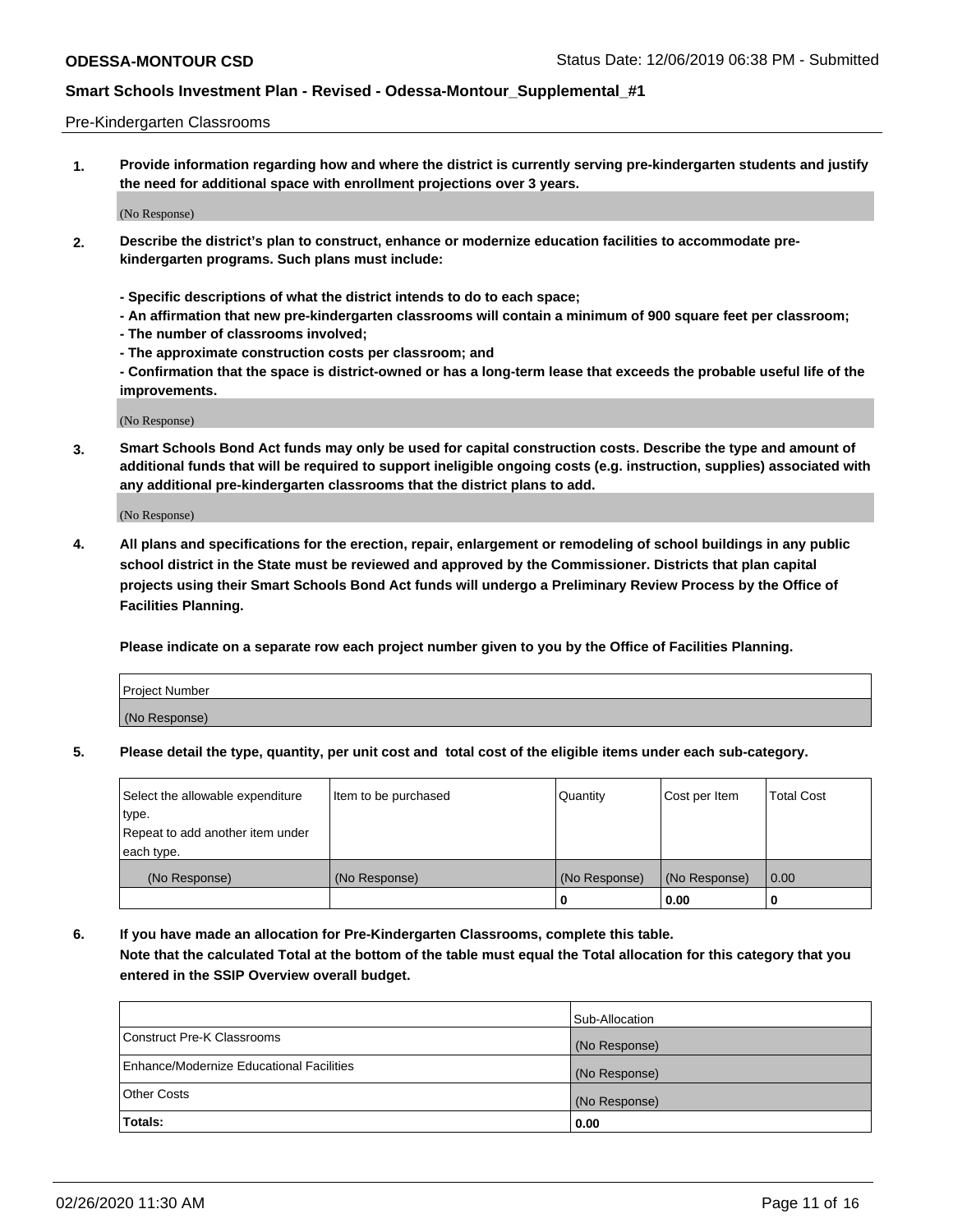Replace Transportable Classrooms

**1. Describe the district's plan to construct, enhance or modernize education facilities to provide high-quality instructional space by replacing transportable classrooms.**

(No Response)

**2. All plans and specifications for the erection, repair, enlargement or remodeling of school buildings in any public school district in the State must be reviewed and approved by the Commissioner. Districts that plan capital projects using their Smart Schools Bond Act funds will undergo a Preliminary Review Process by the Office of Facilities Planning.**

**Please indicate on a separate row each project number given to you by the Office of Facilities Planning.**

| Project Number |  |
|----------------|--|
|                |  |
|                |  |
|                |  |
|                |  |
| (No Response)  |  |
|                |  |
|                |  |
|                |  |

**3. For large projects that seek to blend Smart Schools Bond Act dollars with other funds, please note that Smart Schools Bond Act funds can be allocated on a pro rata basis depending on the number of new classrooms built that directly replace transportable classroom units.**

**If a district seeks to blend Smart Schools Bond Act dollars with other funds describe below what other funds are being used and what portion of the money will be Smart Schools Bond Act funds.**

(No Response)

**4. Please detail the type, quantity, per unit cost and total cost of the eligible items under each sub-category.**

| Select the allowable expenditure | Item to be purchased | Quantity      | Cost per Item | Total Cost |
|----------------------------------|----------------------|---------------|---------------|------------|
| ∣type.                           |                      |               |               |            |
| Repeat to add another item under |                      |               |               |            |
| each type.                       |                      |               |               |            |
| (No Response)                    | (No Response)        | (No Response) | (No Response) | 0.00       |
|                                  |                      | u             | 0.00          |            |

**5. If you have made an allocation for Replace Transportable Classrooms, complete this table. Note that the calculated Total at the bottom of the table must equal the Total allocation for this category that you entered in the SSIP Overview overall budget.**

|                                                | Sub-Allocation |
|------------------------------------------------|----------------|
| Construct New Instructional Space              | (No Response)  |
| Enhance/Modernize Existing Instructional Space | (No Response)  |
| Other Costs                                    | (No Response)  |
| Totals:                                        | 0.00           |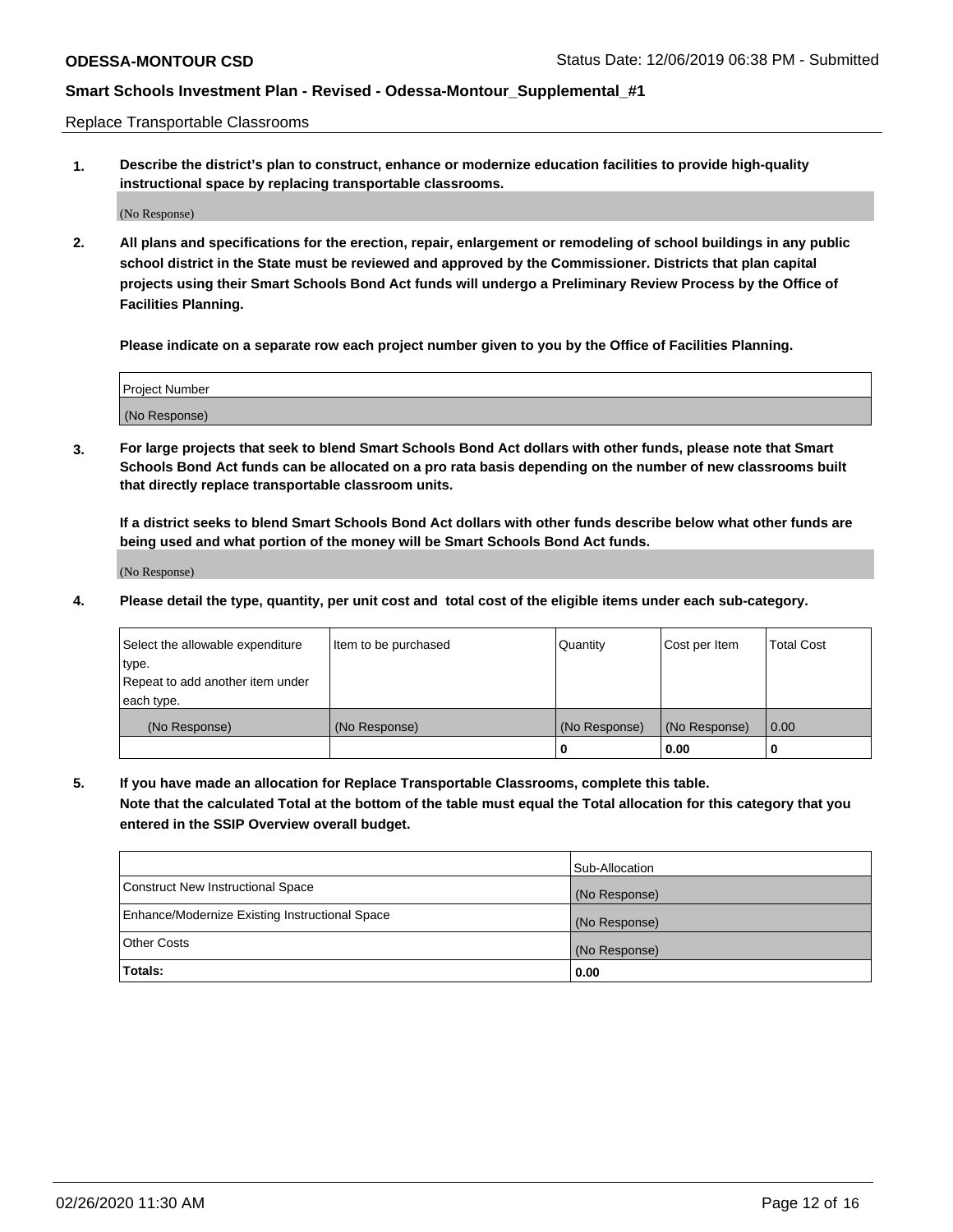### High-Tech Security Features

## **1. Describe how you intend to use Smart Schools Bond Act funds to install high-tech security features in school buildings and on school campuses.**

The Odessa-Montour School District will be upgrading existing security cameras to IP security cameras as well as installing additional cameras to expand coverage at their two educational building. IP security cameras will provide a better software platform and increased resolution. This will include equipment and installation only as the infrastructure was provided as part of a separate capital project.

**2. All plans and specifications for the erection, repair, enlargement or remodeling of school buildings in any public school district in the State must be reviewed and approved by the Commissioner. Smart Schools plans with any expenditures in the High-Tech Security category require a project number from the Office of Facilities Planning. Districts must submit an SSBA LOI and receive project numbers prior to submitting the SSIP. As indicated on the LOI, some projects may be eligible for a streamlined review and will not require a building permit. Please indicate on a separate row each project number given to you by the Office of Facilities Planning.**

| 55-01-01-04-7-999-003 |  |
|-----------------------|--|
| 55-01-01-04-7-999-SB1 |  |

- **3. Was your project deemed eligible for streamlined Review?**
	- Yes
	- $\square$  No
	- **3a. Districts with streamlined projects must certify that they have reviewed all installations with their licensed architect or engineer of record, and provide that person's name and license number. The licensed professional must review the products and proposed method of installation prior to implementation and review the work during and after completion in order to affirm that the work was code-compliant, if requested.**

By checking this box, you certify that the district has reviewed all installations with a licensed architect or engineer of record.

**4. Include the name and license number of the architect or engineer of record.**

| Name            | License Number |
|-----------------|----------------|
| Jeffery Robbins | 35151          |

**5. Please detail the type, quantity, per unit cost and total cost of the eligible items under each sub-category.**

| Select the allowable expenditure  | Item to be purchased                                                                                               | Quantity       | Cost per Item | <b>Total Cost</b> |
|-----------------------------------|--------------------------------------------------------------------------------------------------------------------|----------------|---------------|-------------------|
| type.                             |                                                                                                                    |                |               |                   |
| Repeat to add another item under  |                                                                                                                    |                |               |                   |
| each type.                        |                                                                                                                    |                |               |                   |
| <b>Electronic Security System</b> | Day Automation: Exterior IP Camera<br><b>Termination Kit</b>                                                       | 10             | 99.00         | 990.00            |
| <b>Electronic Security System</b> | Avigilon: 4K UHD (8.0 Megapixel), 4.3-<br>8mm f/1.8 P-iris lens, Integrated IR,<br>Self-Learning Video Analytics   | $\overline{2}$ | 1,343.00      | 2,686.00          |
| <b>Electronic Security System</b> | Avigilon: 5.0 Megapixel, LightCatcher,<br>4.3-8mm f/1.8 P-iris lens, Indoor<br>Dome, Self-Learning Video Analytics | $\overline{2}$ | 855.00        | 1.710.00          |
| <b>Electronic Security System</b> | Schneider Electric: xP Module, 4 UI<br>and 4 DO w/Overrides, USA, UL<br><b>Smoke Rated</b>                         | 2              | 394.00        | 788.00            |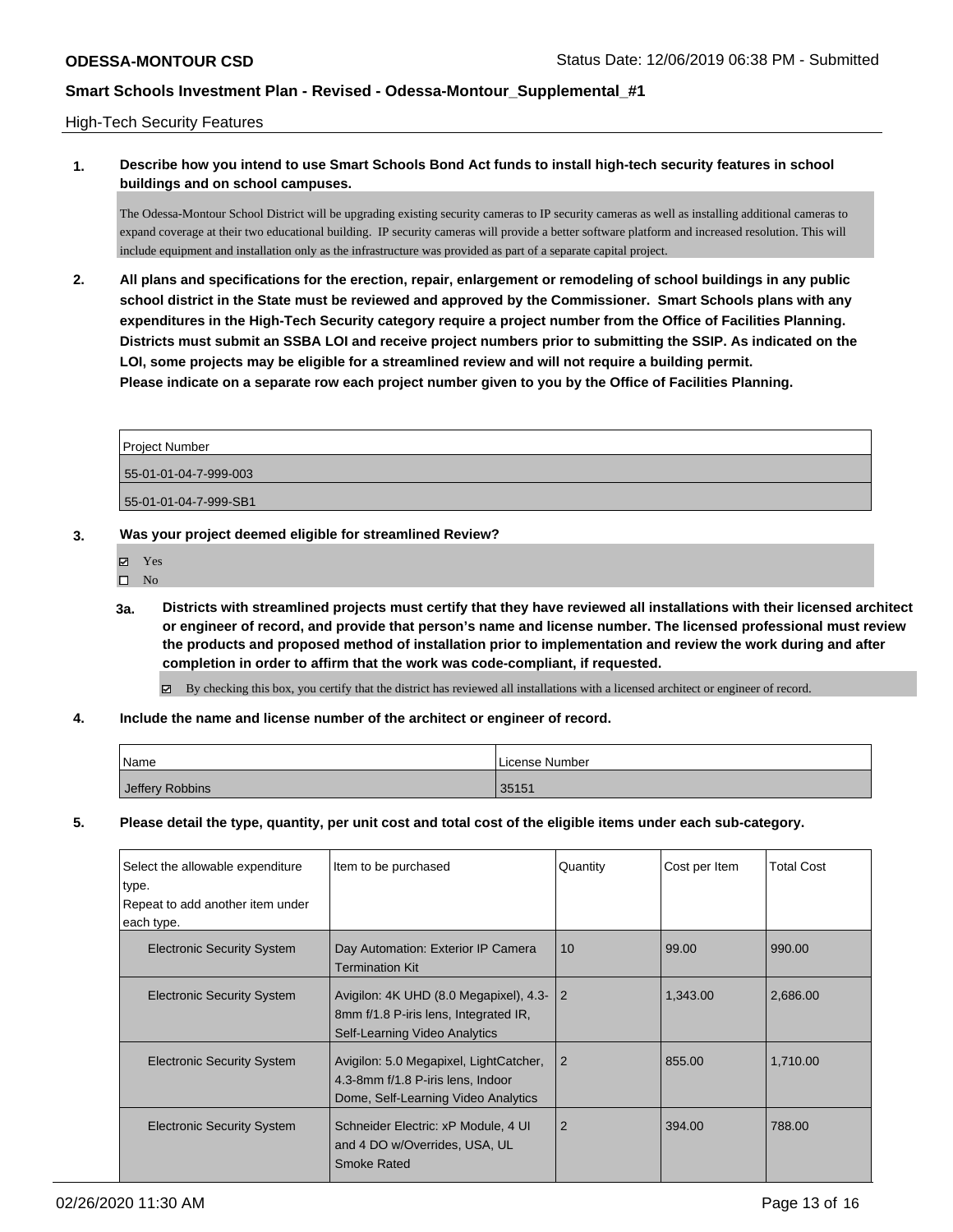High-Tech Security Features

| Select the allowable expenditure<br>type.<br>Repeat to add another item under<br>each type. | Item to be purchased                                                                                                                                                           | Quantity       | Cost per Item | <b>Total Cost</b> |
|---------------------------------------------------------------------------------------------|--------------------------------------------------------------------------------------------------------------------------------------------------------------------------------|----------------|---------------|-------------------|
| <b>Electronic Security System</b>                                                           | Avigilon: Single port Gigabit 802.3at<br>PoE Plus injector, Class 4 - NA power<br>cord                                                                                         | 15             | 68.00         | 1,020.00          |
| <b>Electronic Security System</b>                                                           | Avigilon: 5.0 Megapixel, LightCatcher,<br>Day/Night, Pendant Dome, 9-22mm<br>f/1.6 P-iris lens, Self-Learning Video<br>Analytics                                               | $\sqrt{2}$     | 972.00        | 1,944.00          |
| <b>Electronic Security System</b>                                                           | Avigilon: Optional PoE+ power<br>module, Powers full camera enclosure<br>features & camera with a single<br><b>Ethernet connection</b>                                         | 3              | 211.00        | 633.00            |
| <b>Electronic Security System</b>                                                           | Avigilon: Network Card DP 10G-SFP+                                                                                                                                             | 3              | 585.00        | 1,755.00          |
| <b>Electronic Security System</b>                                                           | Aiphone: STAINLESS STEEL 30<br>DEGREE ANGLE BOX FOR JF-DV &<br><b>MK-DV DOOR STATIONS</b>                                                                                      | $\overline{4}$ | 91.00         | 364.00            |
| <b>Electronic Security System</b>                                                           | Avigilon: ACC 6 Enterprise license for<br>up to 8 camera channels                                                                                                              | $\mathbf{1}$   | 2,050.00      | 2,050.00          |
| <b>Electronic Security System</b>                                                           | Axis: A8004-VE IP Video Door Station,<br>2-way Communication w/Remote Entry<br>Control                                                                                         | $\overline{4}$ | 1,225.00      | 4,900.00          |
| <b>Electronic Security System</b>                                                           | Day Automation: Network Video<br>Server, 2U Rack Mount, 84 TB, and<br>Academic Licensing, Includes<br>application configuration services.                                      | $\overline{2}$ | 19,750.00     | 39,500.00         |
| <b>Electronic Security System</b>                                                           | Avigilon: Reinforcing wall mount<br>adapter for ES-HD-HWS-SM, ES-HD-<br>HWS, ES-HD-CWS, ES-HD-HWS-LG<br>& ES-HD-CWS-LG                                                         | 3              | 36.00         | 108.00            |
| <b>Electronic Security System</b>                                                           | Installation                                                                                                                                                                   | 1              | 14,813.00     | 14,813.00         |
| <b>Electronic Security System</b>                                                           | Samson: Go Mic Portable USB<br>Microphone with Software                                                                                                                        | 11             | 58.00         | 638.00            |
| <b>Electronic Security System</b>                                                           | Avigilon: Large Format Enclosure for<br>HD IP Pro Cameras with<br>12VDC/24VAC Heater, Wall Bracket<br>and Sunshield, Max combined camera<br>and lens length is 12.8" (32.5 cm) | $\sqrt{3}$     | 372.00        | 1,116.00          |
| <b>Electronic Security System</b>                                                           | Avigilon: 5.0 Megapixel, LightCatcher,<br>Indoor Dome, 4.3-8mm f/1.8 P-iris<br>lens, Integrated IR, Self-Learning<br><b>Video Analytics</b>                                    | 3              | 900.00        | 2,700.00          |
| <b>Electronic Security System</b>                                                           | Avigilon: Pendant Wall Arm (needs<br>H4F-MT-NPTA1)                                                                                                                             | $\mathbf{1}$   | 63.00         | 63.00             |
| <b>Electronic Security System</b>                                                           | Avigilon: Canon, 24mm, f/1.4, Auto-Iris                                                                                                                                        | $\overline{2}$ | 3,169.00      | 6,338.00          |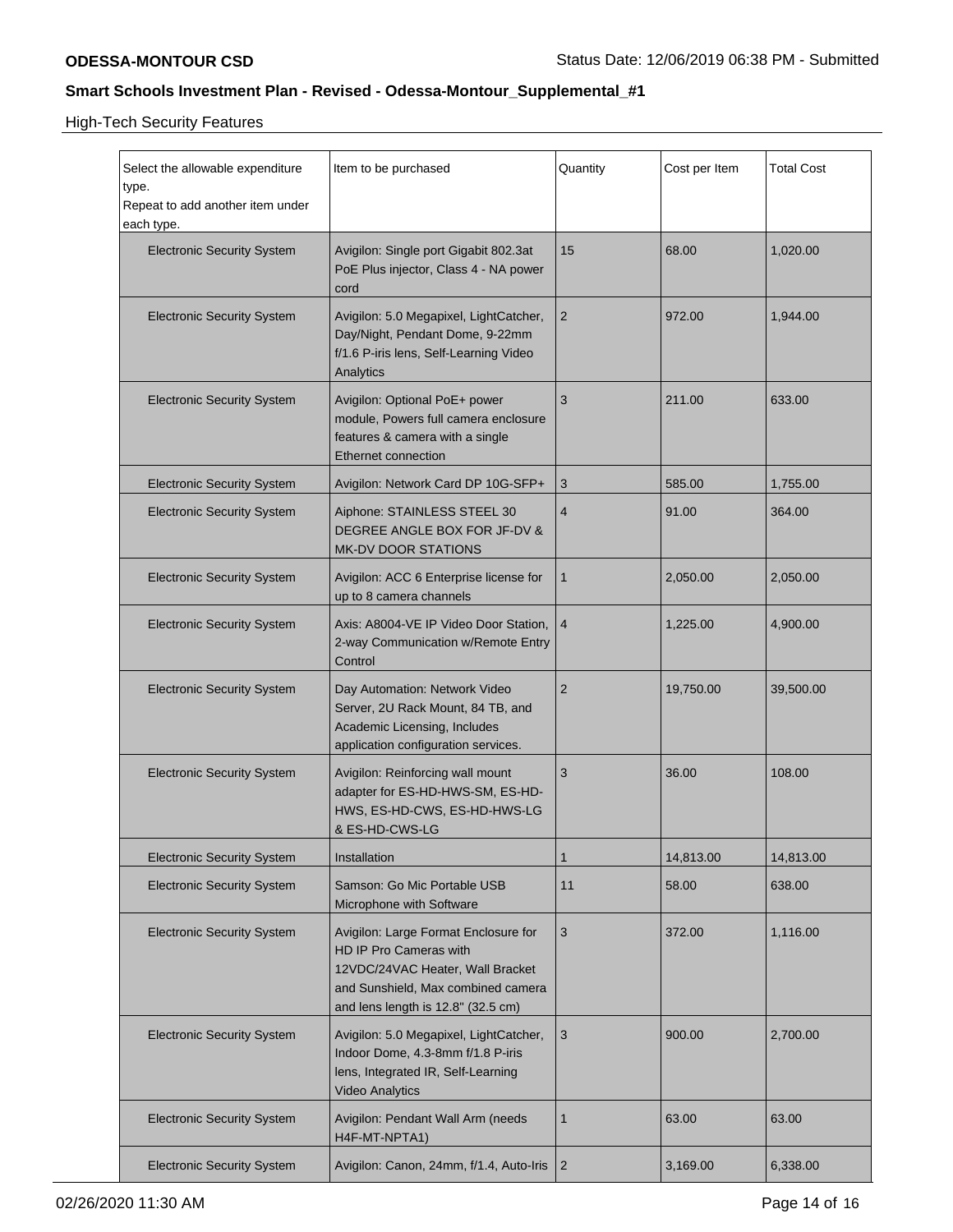High-Tech Security Features

| Select the allowable expenditure<br>type.<br>Repeat to add another item under<br>each type. | Item to be purchased                                                                                                                       | Quantity       | Cost per Item | <b>Total Cost</b> |
|---------------------------------------------------------------------------------------------|--------------------------------------------------------------------------------------------------------------------------------------------|----------------|---------------|-------------------|
| <b>Electronic Security System</b>                                                           | Day Automation: Network Video<br>Server, 2U Rack Mount, 54 TB, and<br>Academic Licensing, Includes<br>application configuration services.  | $\mathbf 1$    | 13,650.00     | 13,650.00         |
| <b>Electronic Security System</b>                                                           | Avigilon: 5K (16 MP) H.264 HD Pro<br>with LightCatcher Technology                                                                          | 3              | 6,713.00      | 20,139.00         |
| <b>Electronic Security System</b>                                                           | Avigilon: 5.0 Megapixel, LightCatcher,<br>4.3-8mm f/1.8 P-iris lens, Integrated<br>IR, Self-Learning Video Analytics                       | $\overline{2}$ | 1,034.00      | 2,068.00          |
| <b>Electronic Security System</b>                                                           | Avigilon: ACC 6 Enterprise license for<br>up to 4 camera channels                                                                          | 2              | 1,034.00      | 2,068.00          |
| <b>Electronic Security System</b>                                                           | Avigilon: 3x 3 MP, Outdoor Multisensor<br>Camera, 2.8-8mm f/1.3                                                                            | 11             | 1,679.00      | 18,469.00         |
| <b>Electronic Security System</b>                                                           | Avigilon: 3x 3 MP, Pendant<br>Multisensor Camera, 2.8-8mm f/1.3, B<br>series for use with CM-MT-WALL1                                      | $\mathbf 1$    | 1,679.00      | 1,679.00          |
| <b>Electronic Security System</b>                                                           | Avigilon: Wall mount bracket for use<br>with H4A-DP pendant dome cameras                                                                   | 2              | 54.00         | 108.00            |
| <b>Electronic Security System</b>                                                           | 2N Intercom: External IP Relay, 4<br>Outputs, PoE                                                                                          | 4              | 215.00        | 860.00            |
| <b>Electronic Security System</b>                                                           | Avigilon: Corner mount adapter for use<br>with H4A-MT-WALL1, H4-BO-JBOX1<br>or HD Bullet Camera                                            | $\mathbf{1}$   | 81.00         | 81.00             |
| <b>Electronic Security System</b>                                                           | Avigilon: Junction box for the H4A-BO-<br><b>IR HD Bullet Cameras</b>                                                                      | 4              | 81.00         | 324.00            |
| <b>Electronic Security System</b>                                                           | Avigilon: ACC 6 Enterprise license for<br>up to 1 camera channels                                                                          | 6              | 300.00        | 1,800.00          |
| <b>Electronic Security System</b>                                                           | Avigilon: Sigma, 35mm, f/1.4, Auto-Iris                                                                                                    | 1              | 1,858.00      | 1,858.00          |
| <b>Electronic Security System</b>                                                           | Avigilon: ACC 6 Enterprise license for<br>up to 24 camera channels                                                                         | 5              | 5,993.00      | 29,965.00         |
| <b>Other Costs</b>                                                                          | Professional Services for<br>Engineering/Programming/Proj<br>Management/Checkout                                                           | $\mathbf 1$    | 26,359.00     | 26,359.00         |
| <b>Electronic Security System</b>                                                           | Insignia: 2.0 Stereo Computer Speaker<br>System (2-piece), Black                                                                           | 11             | 22.00         | 242.00            |
| <b>Electronic Security System</b>                                                           | Avigilon: ACC 6 Enterprise license for<br>up to 16 camera channels                                                                         | $\overline{c}$ | 3,372.00      | 6,744.00          |
| <b>Electronic Security System</b>                                                           | Avigilon: 3.0 Megapixel WDR,<br>LightCatcher, Day/Night, Surface<br>Indoor Dome, 3-9mm f/1.3 P-iris lens,<br>Self-Learning Video Analytics | 16             | 748.00        | 11,968.00         |